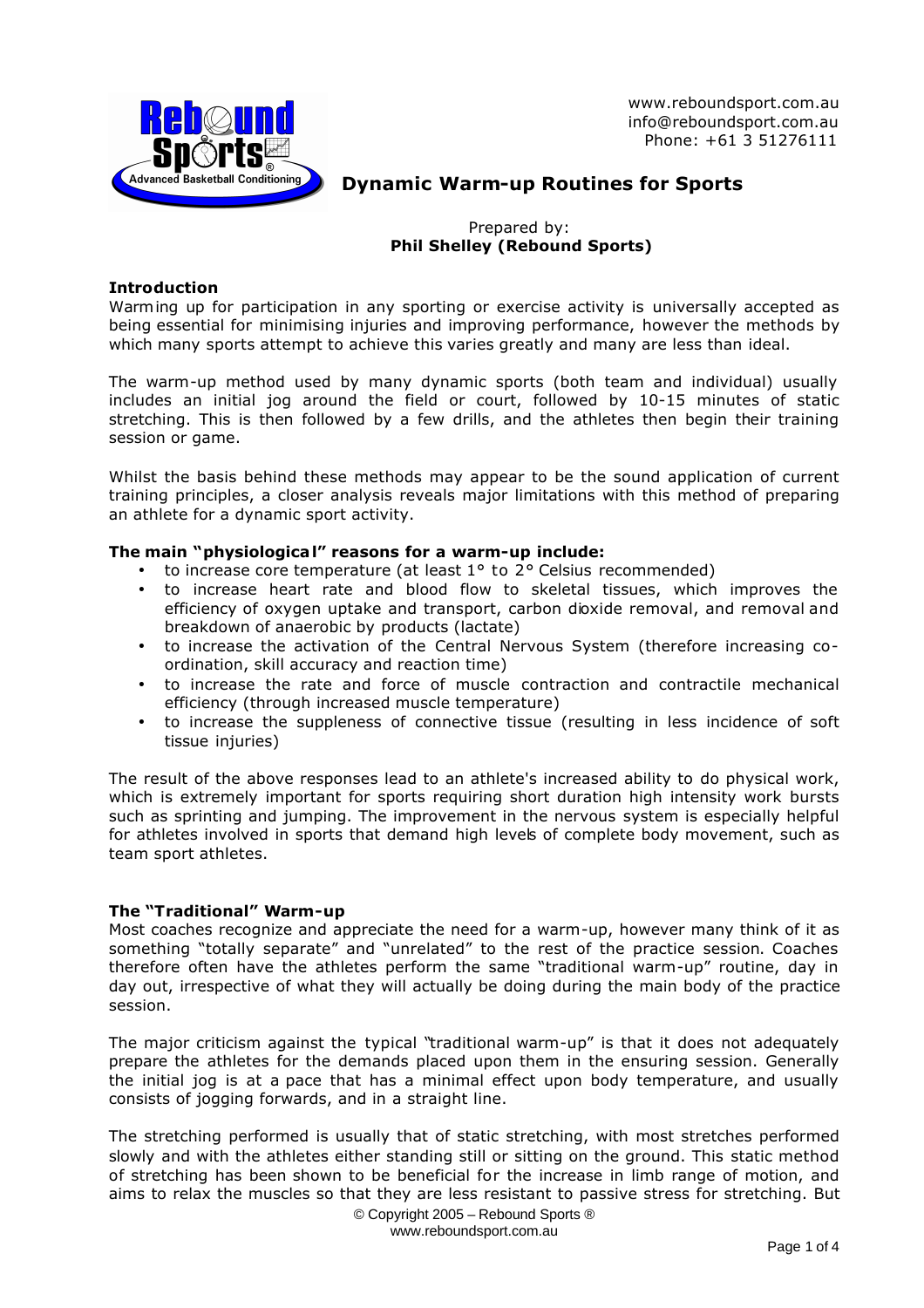this type of stretching does not prepare the muscle and connective tissue for the "active" contraction - relaxation process that will occur with any running, jumping, throwing or kicking movements as required in a dynamic sport training or game situation.

During this static stretching period (typically from  $5 - 20$  minutes), the small increase in body temperature from the initial jog is quickly lost if the athlete does nothing but statically stretch for this time. This is even more prevalent in cold climatic conditions, which is when many team sport competitions and practices are held. Many injuries occur at the beginning of a competition due largely to an inadequate preparation for the activity. A poor warm-up can be one factor to be blamed for such injuries occurring, and can easily be corrected with a modification to warm-up procedures by the athletes involved.

Inadequate warming up can lead to less than optimal speed and skill levels that could result in quick scoring by the opposing team or individual early in the game leading then to athletes having to catch up placing more pressure on the player(s) involved.

#### **Dynamic Warm-up Routines**

The aim of the warm-up for a dynamic sport should be; the complete "physical" and "mental" preparation for the dynamic actions to follow. The athlete should be able to begin the game or training session totally ready to perform at maximal intensity if required.

Pre-practice warm-ups should be considered "the start of the actual practice"; not something separate to the practice. Consideration should be given to the "specific" movements and actions which will be performed during the main body of the practice session, and "specific" warm-up activities should be included which systematically progress in intensity to closely mimic those movements and actions to be performed.

#### **Multi-directional movements**

The "traditional" initial jog can be replaced with a more dynamic series of running exercises that include regular alternation of running & skipping forwards, backwards, sideways, high knee drills, butt flicks, crossovers, bounding, jumps and progressive sprints.

Various fundamental skills and footwork patterns similar to that of the particular sport can and should also be incorporated. Examples include i.e. dribbling or passing a ball whilst executing different running, skipping, jumping variations . This is wise as it provides more specificity to the warm-up, more mental stimulation, and it uses your total practice time more efficiently by reinforcing fundamental skills during warm-ups.

These dynamic movements will serve to elevate the heart rate and core body temperature, increase central nervous system activation and increase suppleness and mobility far more effectively than the traditional "jog 2 laps" could ever do!

## **The Role of Stretching:**

#### **"Dynamic" Stretching (Moving)**

The dynamic stretching component is very important for the specific preparation of the musculature to dynamic movements. Dynamic stretching is defined as repetitive contractions of an agonist muscle (i.e. muscle producing the movement) to produce quick stretches of the antagonistic muscle (i.e. muscle opposing the movement), therefore any active callisthenic movement can be classified as dynamic stretching (i.e. jumping, body rotations, bending, etc). This method very specifically prepares the muscle tissue for active muscle contraction and relaxation as required in a sporting situation and is far more appropriate than "static" stretching.

© Copyright 2005 – Rebound Sports ® Whilst "dynamic" stretching is the most suitable method to use prior to competition and practice, there is however limited ability by this method to cause long term increases in range of motion due to the limited time that a muscle is held in a stretch. This short

www.reboundsport.com.au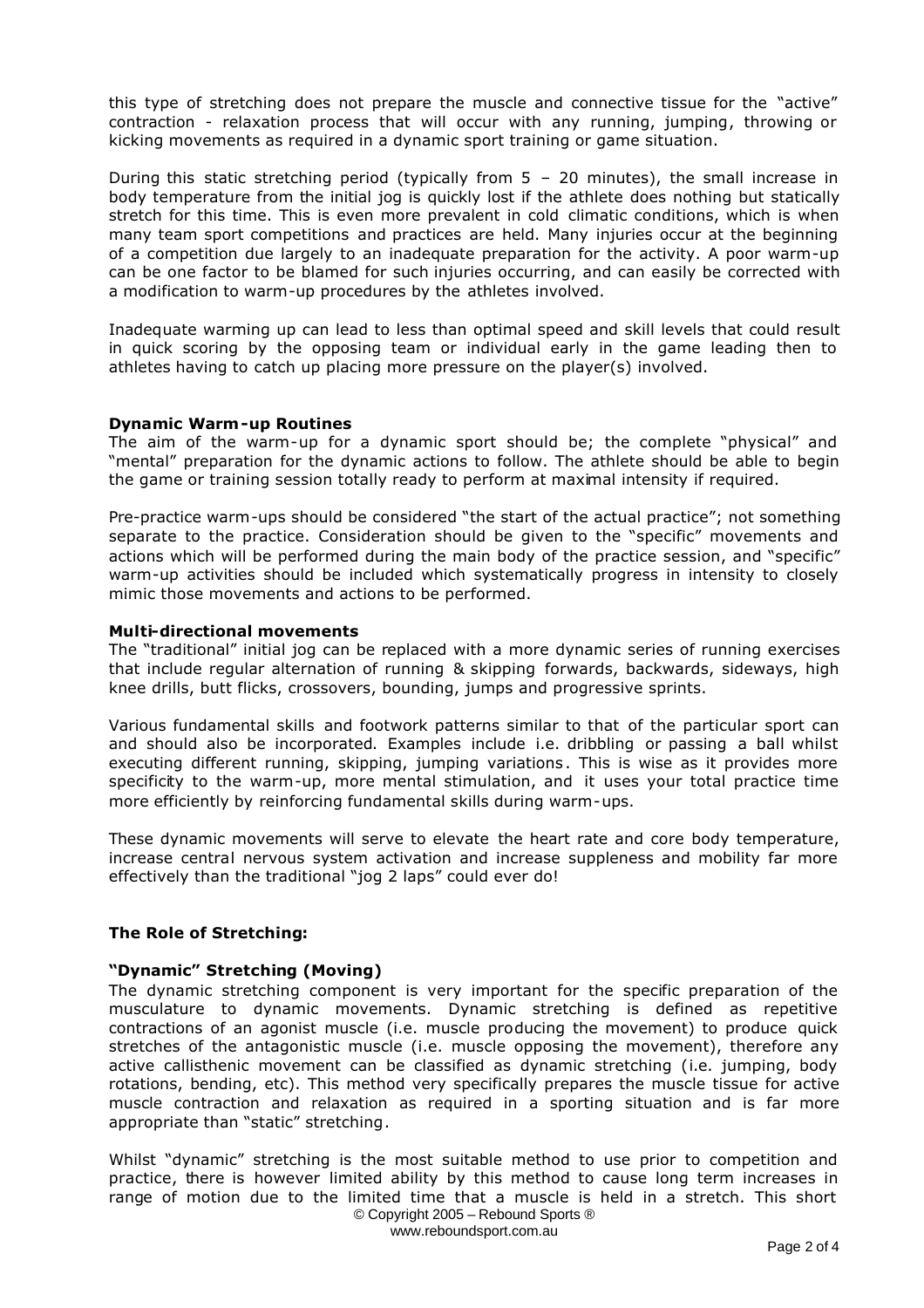stretching time is not long enough to allow time dependant stress relaxation to occur, leading to minimal flexibility improvements.

#### **PNF (Proprioceptive Neuromuscular Facilitation) Stretching**

PNF or "partner" stretching (as it is sometimes referred to) involves taking a muscle to its end of range and then holding it in that position and gently contracting the muscle against and immovable object i.e. a wall or partner etc. for approximately 5-6 seconds. Contracting a muscle at it's end of range helps produces a relaxation effect upon release and a subsequent increase in it's length. This type of stretching is extremely effective in improving flexibility and joint range of motion and is highly recommended to be performed during the warm down or periodically outside of competition and practice.

#### **Static Stretching (Stationary)**

Static stretching (as used in the "traditional" warm up model) involves taking a muscle to its end of range and then holding it in that "static" position for a predetermined duration (generally 20-30 seconds), releasing the muscle then taking it to it's "new" end of range and repeating (generally 3 times). Static stretching is very effective in increasing muscle length and therefore improving joint range of motion and flexibility. If an athlete can enhance their flexibility and range of motion through static stretching beyond the functional range of motion required for the movements of their sport, they are in effect creating a safety zone or "buffer" for avoiding injury.

Enhanced range of motion also allows greater forces and mechanical advantage to be produced, plus helps movement efficiency, therefore "static" stretching has an important role to play.

It is important to include some "static" stretching in the warm down to continue to improve joint range of motion; removal of waste products such as lactic acid; and to increase the athlete's rate of recovery.

It is also important to perform "static" stretching periodically outside of competition and practice in order to maintain and continue to improve range of motion.

"Static" stretching can still be included in the "dynamic" warm-up routine, as many athletes (particularly those with poor range of motion) still feel they need some static stretching to really prepare themselves. Over time it would be ideal to phase static stretching out of the warm-up routine and place it only in the warm down period.

A recommended strategy for including "static" stretching into the "dynamic" warm-up is to stretch one muscle group between each run or drill, (e.g. the hamstring group), the athletes are given approximately 30 seconds to stretch both hamstrings statically (this also has the affect of decreasing talk time between athletes which can be a major time waster, especially with younger athletes). The athletes are then directed to perform another dynamic activity, either an easy run-through or if running drills have been taught, they perform variations of skipping and running drills and butt kick drills etc.

An example warm-up sequence for athletes who feel they need to statically stretch could be as follows:

© Copyright 2005 – Rebound Sports ® www.reboundsport.com.au Walking dynamic stretches Jogging variations (forward, backwards, sideways, etc.) Static stretch of hamstring group (30 seconds) Skipping variations (forward, backwards, sideways, etc.) Static stretch of quadriceps group (30 seconds) Run-through (forwards and backwards, running technique drills, etc.) Stretch adductors (groin) (30 seconds) Run-through (zigzags, rotations, swerves etc.) Stretch calves (30 seconds) Run-through/drills (higher intensity)